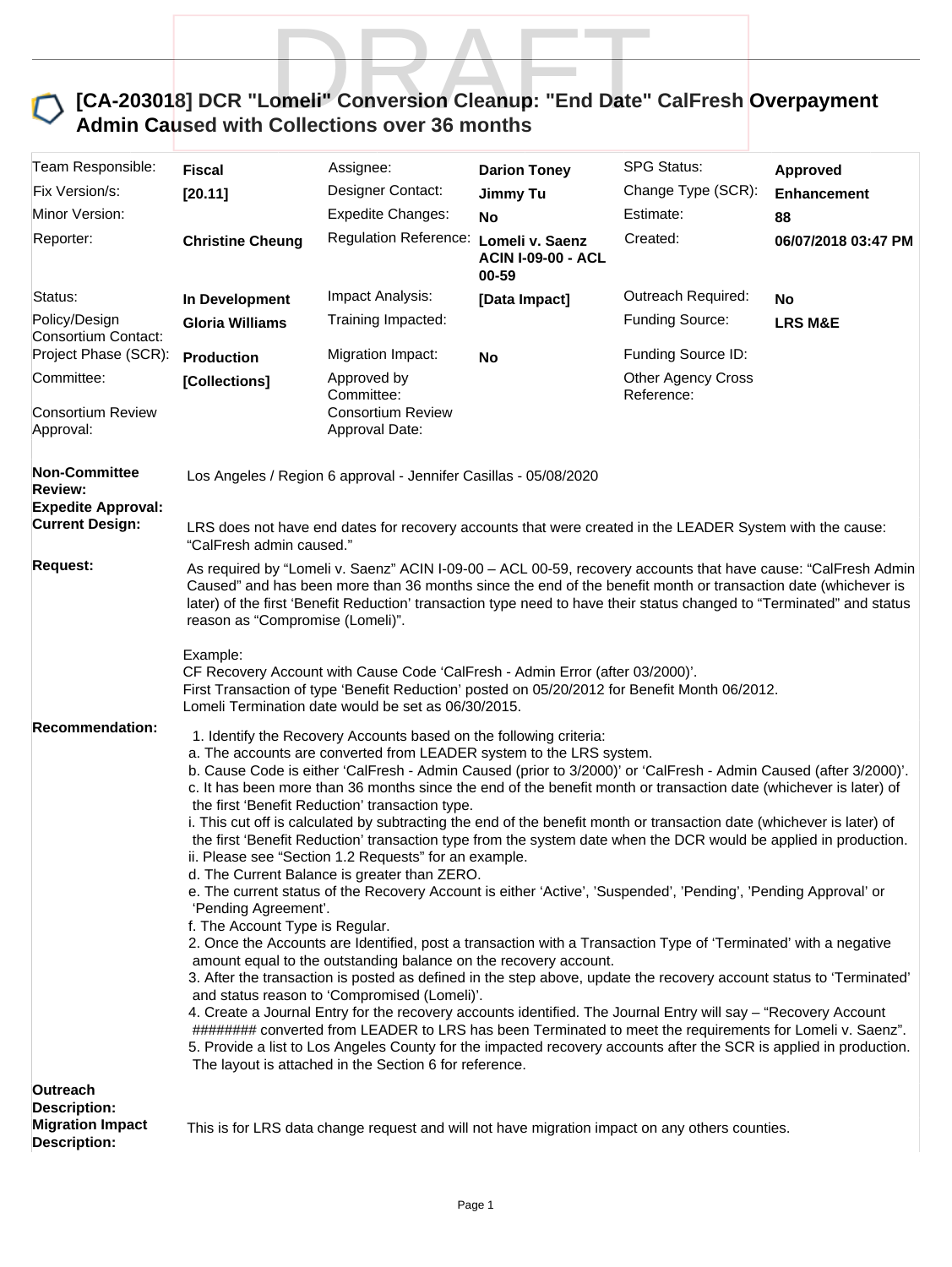| <b>Migration Impact</b><br>Analysis:<br><b>Alternative</b><br><b>Procedure</b><br><b>Description:</b><br><b>Operational Impact:</b><br><b>Estimate:</b> | N/a<br>88   |                             |    |                          |             |
|---------------------------------------------------------------------------------------------------------------------------------------------------------|-------------|-----------------------------|----|--------------------------|-------------|
| <b>Automated Test:</b>                                                                                                                                  | $\Omega$    | Batch/Interfaces:           | 0  | <b>Batch Operations:</b> | $\mathbf 0$ |
| CalHEERS:                                                                                                                                               | $\Omega$    | CalHEERS Test:              | 0  | Client Correspondence:   | $\mathbf 0$ |
| DBA :                                                                                                                                                   | $\Omega$    | Design:                     | 0  | Eligibility:             | 0           |
| Fiscal:                                                                                                                                                 | 55          | Forms Test:                 | 0  | Imaging:                 | 0           |
| IVR/CC:                                                                                                                                                 | $\mathbf 0$ | Online:                     | 0  | Performance:             | 0           |
| <b>Release Communication</b><br>Support:                                                                                                                | $\mathbf 0$ | Reports:                    | 0  | Reports Test:            | 0           |
| Security:                                                                                                                                               | $\Omega$    | <b>System Test Support:</b> | 23 | Tech Arch:               | 0           |
| Tech Ops:                                                                                                                                               | $\Omega$    | Training:                   | 0  |                          |             |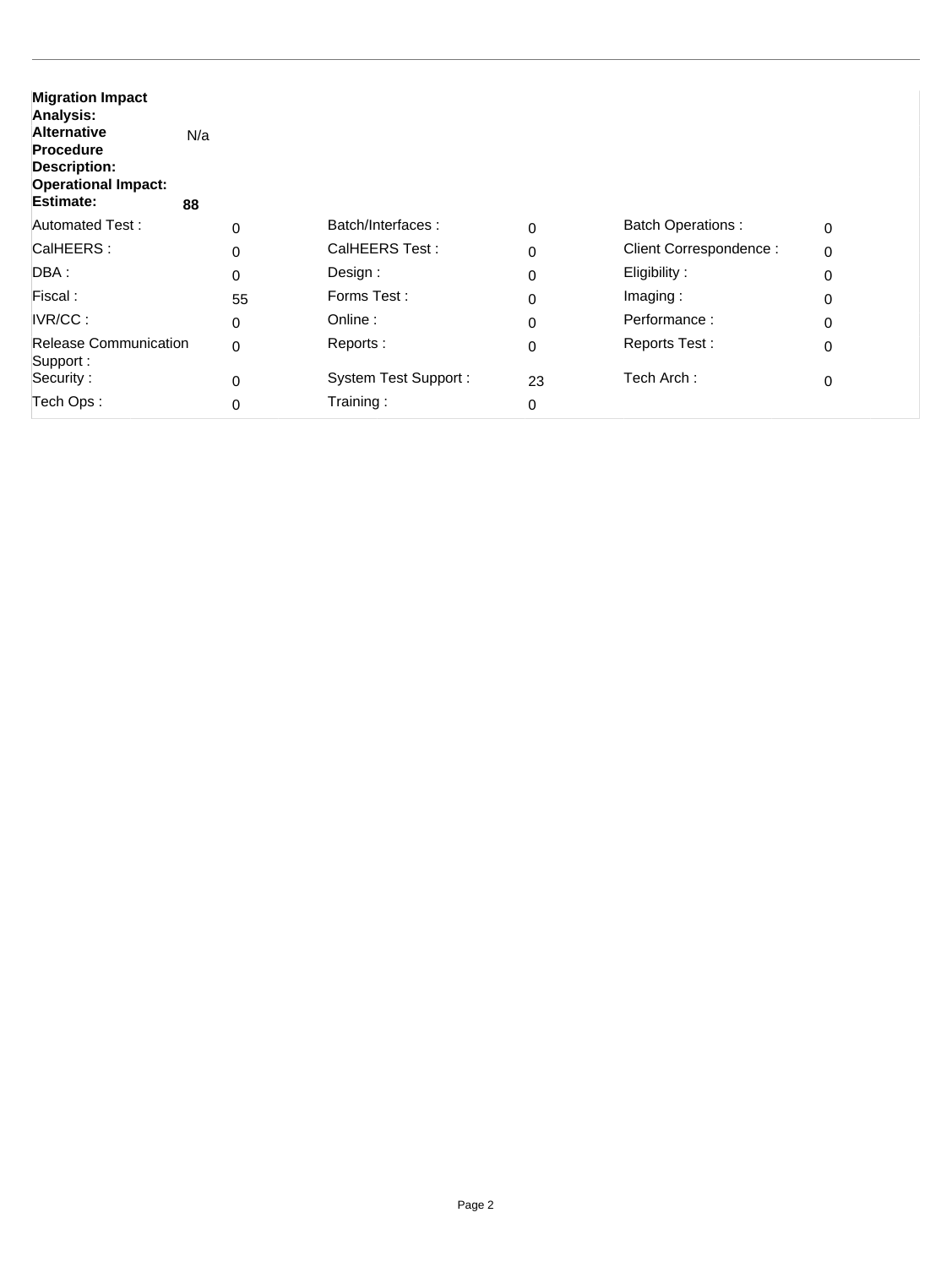## **[CA-204762] Do not Create an Offset Transaction for Overpayment/Overissuances Adjustments**

| Team Responsible:                                                                             | <b>Fiscal</b>                                                                                                                                                                                                  | Assignee:                                                                                                                                                                                                                                                                                               | <b>Kapil Santosh</b>                                                                                                                                           | <b>SPG Status:</b>                      | Approved                |  |  |
|-----------------------------------------------------------------------------------------------|----------------------------------------------------------------------------------------------------------------------------------------------------------------------------------------------------------------|---------------------------------------------------------------------------------------------------------------------------------------------------------------------------------------------------------------------------------------------------------------------------------------------------------|----------------------------------------------------------------------------------------------------------------------------------------------------------------|-----------------------------------------|-------------------------|--|--|
| Fix Version/s:                                                                                | [TBD]                                                                                                                                                                                                          | Designer Contact:                                                                                                                                                                                                                                                                                       | <b>Kapil Santosh</b>                                                                                                                                           | Change Type (SCR):                      | <b>Policy Re-Design</b> |  |  |
| Minor Version:                                                                                |                                                                                                                                                                                                                | <b>Expedite Changes:</b>                                                                                                                                                                                                                                                                                | No                                                                                                                                                             | Estimate:                               | 400                     |  |  |
| Reporter:                                                                                     | <b>Christine Cheung</b>                                                                                                                                                                                        | <b>Regulation Reference:</b>                                                                                                                                                                                                                                                                            | <b>Food Stamp</b><br><b>Regulations</b><br><b>Corrective Action</b><br>Section 63-801.313<br>(Manual Letter No.<br>FS-04-07 Dated<br>7/1/2004 - Page<br>445.1) | Created:                                | 09/18/2018 10:44 AM     |  |  |
| Status:                                                                                       | <b>New</b>                                                                                                                                                                                                     | Impact Analysis:                                                                                                                                                                                                                                                                                        | [Business Process]                                                                                                                                             | Outreach Required:                      |                         |  |  |
| Policy/Design<br>Consortium Contact:                                                          | Sheryl E. Eppler                                                                                                                                                                                               | Training Impacted:                                                                                                                                                                                                                                                                                      |                                                                                                                                                                | Funding Source:                         | <b>LRS M&amp;E</b>      |  |  |
| Project Phase (SCR):                                                                          | <b>Production</b>                                                                                                                                                                                              | Migration Impact:                                                                                                                                                                                                                                                                                       |                                                                                                                                                                | Funding Source ID:                      |                         |  |  |
| Committee:                                                                                    | [Collections, State/<br><b>Fiscal Reports]</b>                                                                                                                                                                 | Approved by<br>Committee:                                                                                                                                                                                                                                                                               |                                                                                                                                                                | <b>Other Agency Cross</b><br>Reference: | CIV-102098              |  |  |
| <b>Consortium Review</b><br>Approval:                                                         |                                                                                                                                                                                                                | <b>Consortium Review</b><br>Approval Date:                                                                                                                                                                                                                                                              |                                                                                                                                                                |                                         |                         |  |  |
| <b>Non-Committee</b><br><b>Review:</b><br><b>Expedite Approval:</b><br><b>Current Design:</b> | <b>Current Design:</b><br>"Offset" transaction type is for:<br>1. Collections similar as benefit reductions.<br>2. Recovery Account balance reduction adjustments which do not have any collection activities. |                                                                                                                                                                                                                                                                                                         |                                                                                                                                                                |                                         |                         |  |  |
|                                                                                               | Issue:                                                                                                                                                                                                         | The "Offset" transaction type is being reported as "Collection" on the State reports which include the recovery<br>account reduction adjustments, non-collection offsets type. The non-collection offsets have been inflated the<br>actual collections that we have been reported on the State reports. |                                                                                                                                                                |                                         |                         |  |  |
|                                                                                               | This SCR is to request to:                                                                                                                                                                                     | Create a Recovery Account Transaction of 'RA Reduction Adjustment' to use for non-monetary recovery account<br>balance adjustment, which is currently being named as "Offset".                                                                                                                          |                                                                                                                                                                |                                         |                         |  |  |
|                                                                                               |                                                                                                                                                                                                                | Stop using the "Offset" transaction type for non-monetary recovery account adjustments.                                                                                                                                                                                                                 |                                                                                                                                                                |                                         |                         |  |  |
|                                                                                               |                                                                                                                                                                                                                | Use the "RA Reduction Adjustment" transaction type for non-recovery account balance adjustment transactions.                                                                                                                                                                                            |                                                                                                                                                                |                                         |                         |  |  |
| <b>Request:</b>                                                                               | This SCR is to recommend to:                                                                                                                                                                                   |                                                                                                                                                                                                                                                                                                         |                                                                                                                                                                |                                         |                         |  |  |
|                                                                                               | Create a Recovery Account Transaction of 'RA Reduction Adjustment' to use for non-monetary recovery account<br>balance adjustment, which is currently being named as "Offset".                                 |                                                                                                                                                                                                                                                                                                         |                                                                                                                                                                |                                         |                         |  |  |
|                                                                                               |                                                                                                                                                                                                                | Stop using the "Offset" transaction type for non-monetary recovery account adjustments.                                                                                                                                                                                                                 |                                                                                                                                                                |                                         |                         |  |  |
|                                                                                               |                                                                                                                                                                                                                | Use the "RA Reduction Adjustment" transaction type for non-recovery account balance adjustment transactions.                                                                                                                                                                                            |                                                                                                                                                                |                                         |                         |  |  |
|                                                                                               |                                                                                                                                                                                                                | To separate the current "Offset" term between monetary (collections) and non-monetary (RA adjustments).                                                                                                                                                                                                 |                                                                                                                                                                |                                         |                         |  |  |
|                                                                                               | To include the "RA Reduction Adjustment" on State FNS-209, CA-812, and SOC-808 as an recovery account<br>adjustments.                                                                                          |                                                                                                                                                                                                                                                                                                         |                                                                                                                                                                |                                         |                         |  |  |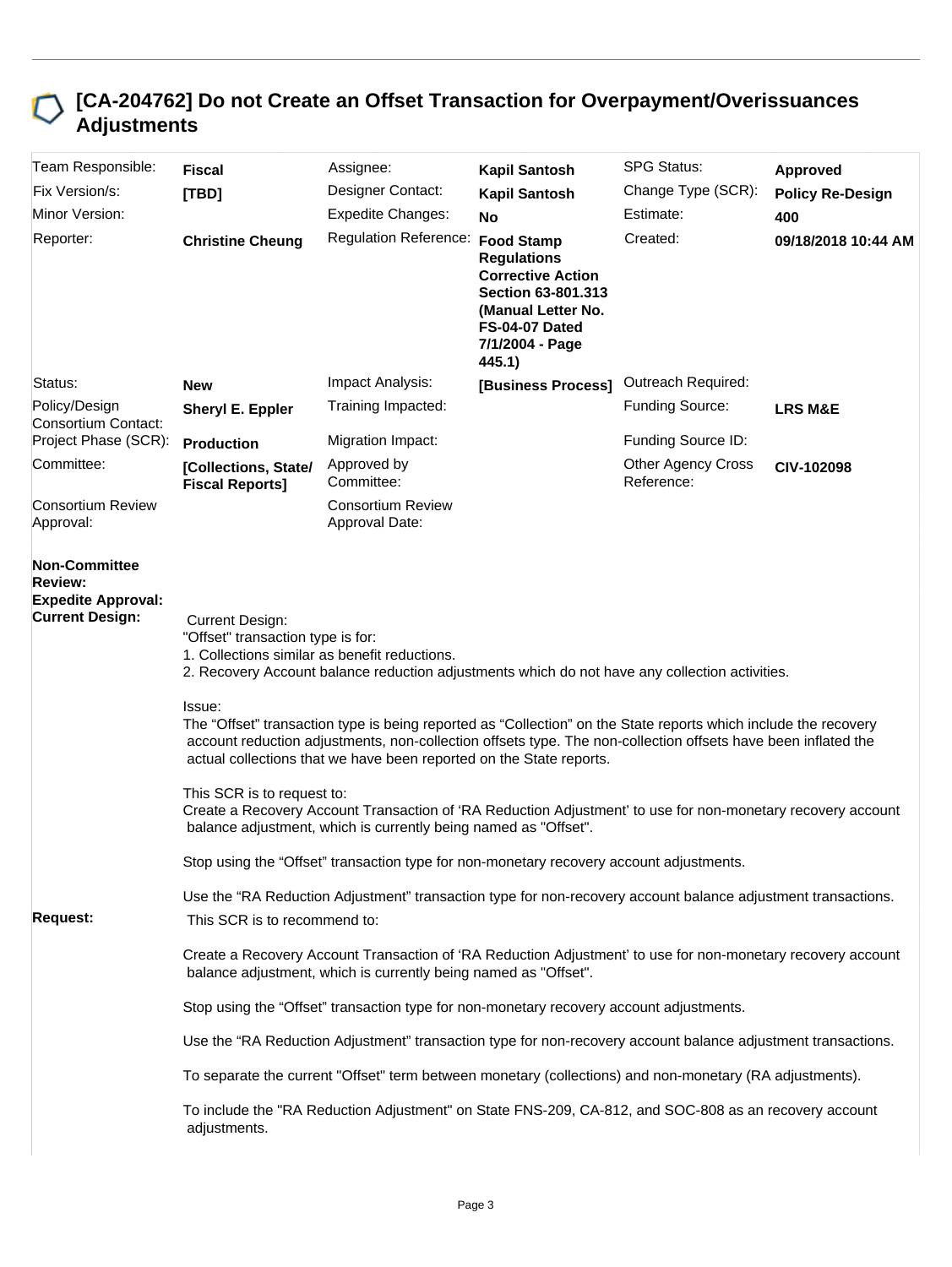|                                                                                                                                                                                                                                                     | Use "Benefit Reduction" instead of "Offset" for a current month benefit reduction (a percentage of MAP, deducted<br>from a current benefit month).                                               |                              |                                                                                         |     |                                                                                                                |   |  |
|-----------------------------------------------------------------------------------------------------------------------------------------------------------------------------------------------------------------------------------------------------|--------------------------------------------------------------------------------------------------------------------------------------------------------------------------------------------------|------------------------------|-----------------------------------------------------------------------------------------|-----|----------------------------------------------------------------------------------------------------------------|---|--|
|                                                                                                                                                                                                                                                     |                                                                                                                                                                                                  |                              | change transaction posted date). Add a comment on the transaction detail page.          |     | Identify "non-monetary" offset transactions and rename these transactions as "RA Reduction Adjustment" (do not |   |  |
|                                                                                                                                                                                                                                                     |                                                                                                                                                                                                  |                              | change transaction posted date). Add a comment on the transaction detail page.          |     | Identify "Benefit Reduction" offset transactions and rename these transactions as "Benefit Reduction" (do not  |   |  |
|                                                                                                                                                                                                                                                     |                                                                                                                                                                                                  |                              | Provide a list of recovery account transactions that are impacted by this SCR.          |     |                                                                                                                |   |  |
| <b>Recommendation:</b>                                                                                                                                                                                                                              |                                                                                                                                                                                                  | This SCR is to recommend to: |                                                                                         |     |                                                                                                                |   |  |
|                                                                                                                                                                                                                                                     |                                                                                                                                                                                                  |                              | balance adjustment, which is currently being named as "Offset".                         |     | Create a Recovery Account Transaction of 'RA Reduction Adjustment' to use for non-monetary recovery account    |   |  |
|                                                                                                                                                                                                                                                     |                                                                                                                                                                                                  |                              | Stop using the "Offset" transaction type for non-monetary recovery account adjustments. |     |                                                                                                                |   |  |
|                                                                                                                                                                                                                                                     |                                                                                                                                                                                                  |                              |                                                                                         |     | Use the "RA Reduction Adjustment" transaction type for non-recovery account balance adjustment transactions.   |   |  |
|                                                                                                                                                                                                                                                     |                                                                                                                                                                                                  |                              |                                                                                         |     | To separate the current "Offset" term between monetary (collections) and non-monetary (RA adjustments).        |   |  |
| To include the "RA Reduction Adjustment" on State FNS-209, CA-812, and SOC-808 as an recovery account<br>adjustments.                                                                                                                               |                                                                                                                                                                                                  |                              |                                                                                         |     |                                                                                                                |   |  |
|                                                                                                                                                                                                                                                     | Use "Benefit Reduction" instead of "Offset" for a current month benefit reduction (a percentage of MAP, deducted<br>from a current benefit month).                                               |                              |                                                                                         |     |                                                                                                                |   |  |
|                                                                                                                                                                                                                                                     | Identify "non-monetary" offset transactions and rename these transactions as "RA Reduction Adjustment" (do not<br>change transaction posted date). Add a comment on the transaction detail page. |                              |                                                                                         |     |                                                                                                                |   |  |
|                                                                                                                                                                                                                                                     | Identify "Benefit Reduction" offset transactions and rename these transactions as "Benefit Reduction" (do not<br>change transaction posted date). Add a comment on the transaction detail page.  |                              |                                                                                         |     |                                                                                                                |   |  |
|                                                                                                                                                                                                                                                     |                                                                                                                                                                                                  |                              | Provide a list of recovery account transactions that are impacted by this SCR.          |     |                                                                                                                |   |  |
| Outreach<br><b>Description:</b><br><b>Migration Impact</b><br><b>Description:</b><br><b>Migration Impact</b><br><b>Analysis:</b><br><b>Alternative</b><br><b>Procedure</b><br><b>Description:</b><br><b>Operational Impact:</b><br><b>Estimate:</b> | 400                                                                                                                                                                                              |                              |                                                                                         |     |                                                                                                                |   |  |
| <b>Automated Test:</b>                                                                                                                                                                                                                              |                                                                                                                                                                                                  | 0                            | Batch/Interfaces:                                                                       | 0   | <b>Batch Operations:</b>                                                                                       | 0 |  |
| CalHEERS:                                                                                                                                                                                                                                           |                                                                                                                                                                                                  | 0                            | CalHEERS Test:                                                                          | 0   | Client Correspondence :                                                                                        | 0 |  |
| DBA:                                                                                                                                                                                                                                                |                                                                                                                                                                                                  | 0                            | Design:                                                                                 | 0   | Eligibility:                                                                                                   | 0 |  |
| Fiscal:                                                                                                                                                                                                                                             |                                                                                                                                                                                                  | 200                          | Forms Test:                                                                             | 0   | Imaging:                                                                                                       | 0 |  |
| IVR/CC:                                                                                                                                                                                                                                             |                                                                                                                                                                                                  | 0                            | Online:                                                                                 | 0   | Performance:                                                                                                   | 0 |  |
| <b>Release Communication</b><br>Support:                                                                                                                                                                                                            |                                                                                                                                                                                                  | $\Omega$                     | Reports:                                                                                | 200 | Reports Test:                                                                                                  | 0 |  |
| Security:                                                                                                                                                                                                                                           |                                                                                                                                                                                                  | 0                            | <b>System Test Support:</b>                                                             | 0   | Tech Arch:                                                                                                     | 0 |  |
| Tech Ops:                                                                                                                                                                                                                                           |                                                                                                                                                                                                  | 0                            | Training:                                                                               | 0   |                                                                                                                |   |  |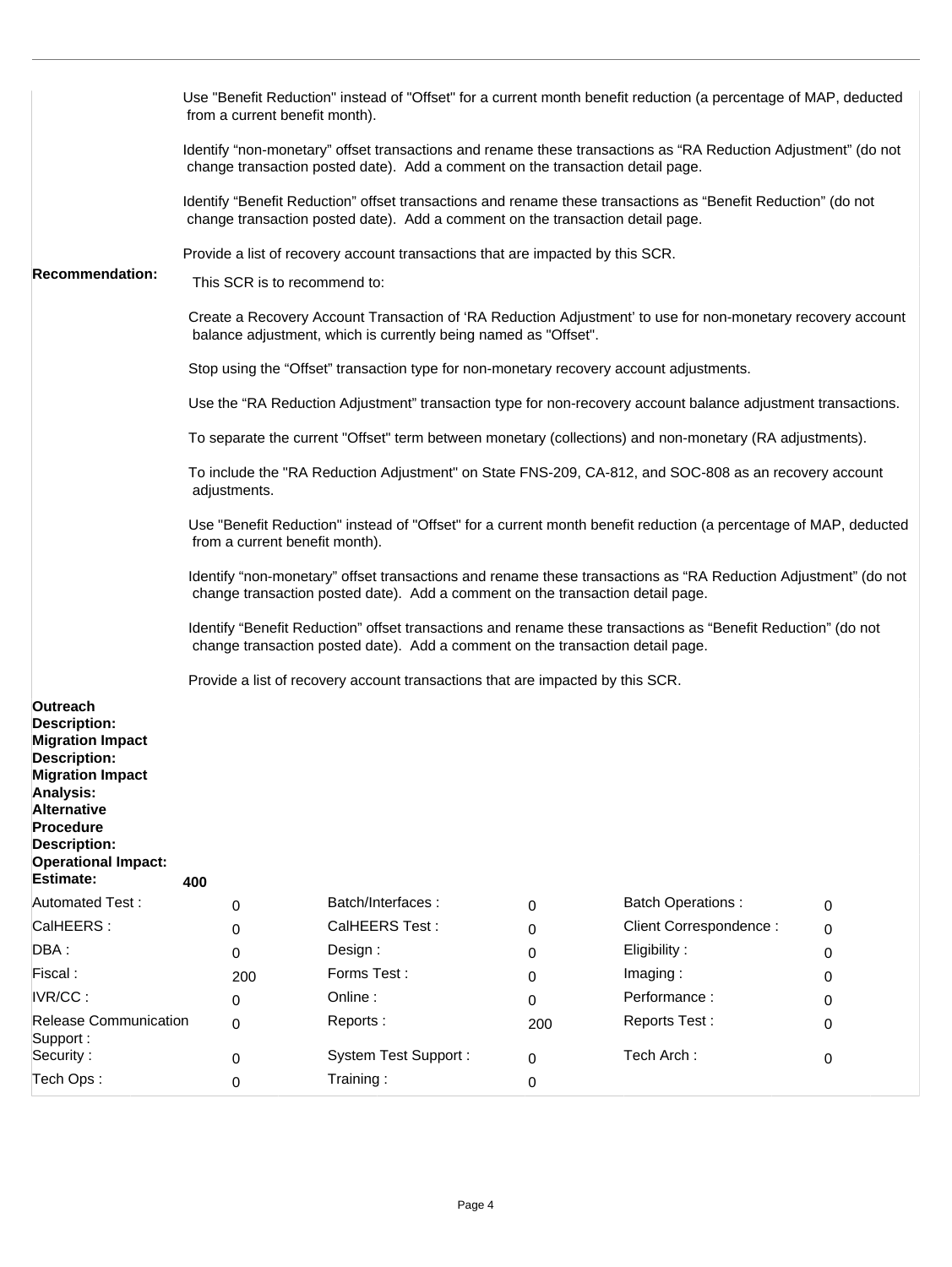### **[CA-205649] Update Expungement Detail page to allow linking CalFresh Expungements to Recovery Accounts (37548)**

| Team Responsible:                                                                                                                                                                                                                            | <b>Fiscal</b>                        | Assignee:                                                                                                                                                                                                                                                                                                                                                                                                                                                                                                                                                                                                                      | <b>Unassigned</b> | <b>SPG Status:</b>                      | Select a value                           |  |  |
|----------------------------------------------------------------------------------------------------------------------------------------------------------------------------------------------------------------------------------------------|--------------------------------------|--------------------------------------------------------------------------------------------------------------------------------------------------------------------------------------------------------------------------------------------------------------------------------------------------------------------------------------------------------------------------------------------------------------------------------------------------------------------------------------------------------------------------------------------------------------------------------------------------------------------------------|-------------------|-----------------------------------------|------------------------------------------|--|--|
| Fix Version/s:                                                                                                                                                                                                                               | [TBD]                                | Designer Contact:                                                                                                                                                                                                                                                                                                                                                                                                                                                                                                                                                                                                              |                   | Change Type (SCR):                      | <b>Operational</b><br><b>Enhancement</b> |  |  |
| Minor Version:                                                                                                                                                                                                                               |                                      | <b>Expedite Changes:</b>                                                                                                                                                                                                                                                                                                                                                                                                                                                                                                                                                                                                       | <b>No</b>         | Estimate:                               |                                          |  |  |
| Reporter:                                                                                                                                                                                                                                    | <b>Christine Cheung</b>              | <b>Regulation Reference:</b>                                                                                                                                                                                                                                                                                                                                                                                                                                                                                                                                                                                                   |                   | Created:                                | 11/16/2018 03:02 PM                      |  |  |
| Status:                                                                                                                                                                                                                                      | <b>New</b>                           | Impact Analysis:                                                                                                                                                                                                                                                                                                                                                                                                                                                                                                                                                                                                               |                   | Outreach Required:                      |                                          |  |  |
| Policy/Design<br>Consortium Contact:                                                                                                                                                                                                         | <b>Gloria Williams</b>               | Training Impacted:                                                                                                                                                                                                                                                                                                                                                                                                                                                                                                                                                                                                             |                   | Funding Source:                         |                                          |  |  |
| Project Phase (SCR):                                                                                                                                                                                                                         | <b>Production</b>                    | Migration Impact:                                                                                                                                                                                                                                                                                                                                                                                                                                                                                                                                                                                                              |                   | Funding Source ID:                      |                                          |  |  |
| Committee:                                                                                                                                                                                                                                   | [Collections]                        | Approved by<br>Committee:                                                                                                                                                                                                                                                                                                                                                                                                                                                                                                                                                                                                      |                   | <b>Other Agency Cross</b><br>Reference: | <b>C-IV 174</b>                          |  |  |
| <b>Consortium Review</b><br>Approval:                                                                                                                                                                                                        |                                      | <b>Consortium Review</b><br>Approval Date:                                                                                                                                                                                                                                                                                                                                                                                                                                                                                                                                                                                     |                   |                                         |                                          |  |  |
| <b>Non-Committee</b><br><b>Review:</b><br><b>Expedite Approval:</b><br><b>Current Design:</b>                                                                                                                                                |                                      | When a CalFresh expungement occurs that has a Recovery Account, the system will post the full amount of that<br>expungement on the Recovery Account if the Recovery Account is in an 'Active' or 'Suspended' status.                                                                                                                                                                                                                                                                                                                                                                                                           |                   |                                         |                                          |  |  |
|                                                                                                                                                                                                                                              |                                      | NOTE: Explore the potential for applying GA expungements to Recovery Accounts also.                                                                                                                                                                                                                                                                                                                                                                                                                                                                                                                                            |                   |                                         |                                          |  |  |
|                                                                                                                                                                                                                                              |                                      | If there is not an 'Active' or 'Suspended' Recovery Account for that case the system will not post the Expungement<br>to any Recovery Account, but will instead display the Expungement information on the Expungement Detail page.                                                                                                                                                                                                                                                                                                                                                                                            |                   |                                         |                                          |  |  |
|                                                                                                                                                                                                                                              | Transaction to the Recovery Account. | In the situation where an Expungement occurs for the same Benefit Month as an Overpayment - but the<br>Recovery Account that has that same overissuance month is not in 'Active' or 'Suspended' status at the time<br>the Expungement occurs - the Expungement will require user intervention to manually post an Expungement                                                                                                                                                                                                                                                                                                  |                   |                                         |                                          |  |  |
| <b>Request:</b>                                                                                                                                                                                                                              |                                      | The Expungement Detail page does not reflect that a user has utilized the CalFreshExpungement to offset the<br>amount of the Recovery Account. This can lead to errors where the Expungement is credited multiple times to the<br>customers' Recovery Accounts, or the County could receive audit errors if the FNS Auditor does not see that the<br>Expungement was correctly applied to a Recovery Account.                                                                                                                                                                                                                  |                   |                                         |                                          |  |  |
|                                                                                                                                                                                                                                              |                                      | NOTE: Explore the potential for applying GA expungements to Recovery Accounts also.                                                                                                                                                                                                                                                                                                                                                                                                                                                                                                                                            |                   |                                         |                                          |  |  |
| <b>Recommendation:</b>                                                                                                                                                                                                                       | Recovery Accounts.                   | 1) Update the Expungement Detail page (for CalFresh - Potentially GA Expungements) to allow the selection of<br>Recovery Account(s) to post (in part or in full) Expungement to.<br>2) Upon save, the C-IV System will update the Expungement record with the information that it was applied (in<br>part or in full) to which Recovery Account(s), and will post the corresponding transaction(s) to the appropriate<br>If an Expungement Transaction on the Recovery Account is backed out - reverse the information on the<br>Expungement Detail page and allow the Expungement to be reposted to another Recovery Account. |                   |                                         |                                          |  |  |
| Outreach<br><b>Description:</b><br><b>Migration Impact</b><br><b>Description:</b><br><b>Migration Impact</b><br>Analysis:<br><b>Alternative</b><br><b>Procedure</b><br><b>Description:</b><br><b>Operational Impact:</b><br><b>Estimate:</b> | 0                                    |                                                                                                                                                                                                                                                                                                                                                                                                                                                                                                                                                                                                                                |                   |                                         |                                          |  |  |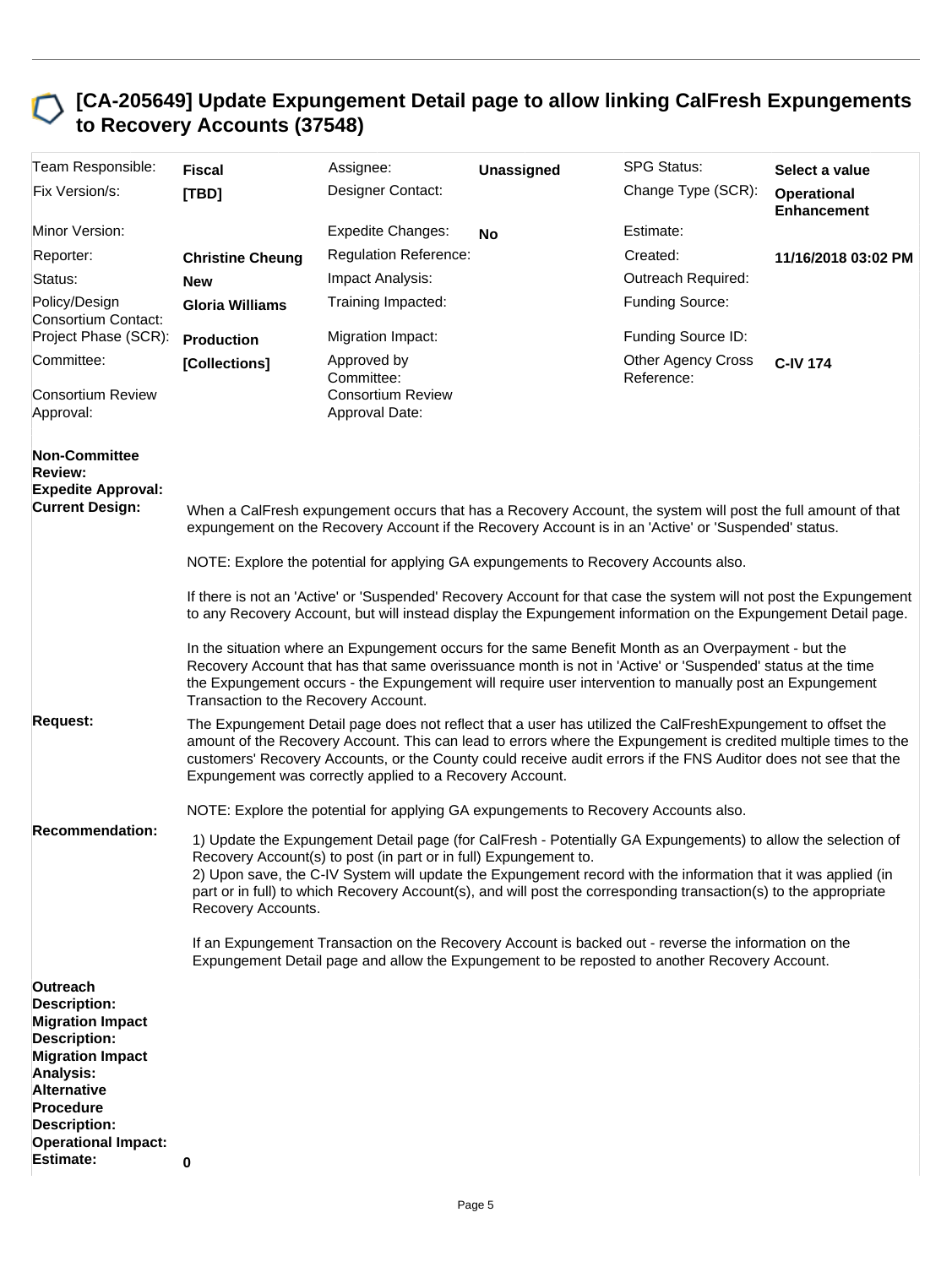| Automated Test:                          | 0        | Batch/Interfaces:           | 0        | <b>Batch Operations:</b> | 0 |
|------------------------------------------|----------|-----------------------------|----------|--------------------------|---|
| CalHEERS:                                |          | CalHEERS Test:              | 0        | Client Correspondence:   |   |
| DBA :                                    |          | Design:                     | 0        | Eligibility:             |   |
| Fiscal:                                  |          | Forms Test:                 | 0        | Imaging:                 |   |
| IVR/CC:                                  |          | Online :                    | 0        | Performance:             |   |
| <b>Release Communication</b><br>Support: | $\Omega$ | Reports:                    | 0        | Reports Test:            |   |
| Security:                                |          | <b>System Test Support:</b> | $\Omega$ | Tech Arch:               |   |
| Tech Ops:                                |          | Training:                   | 0        |                          |   |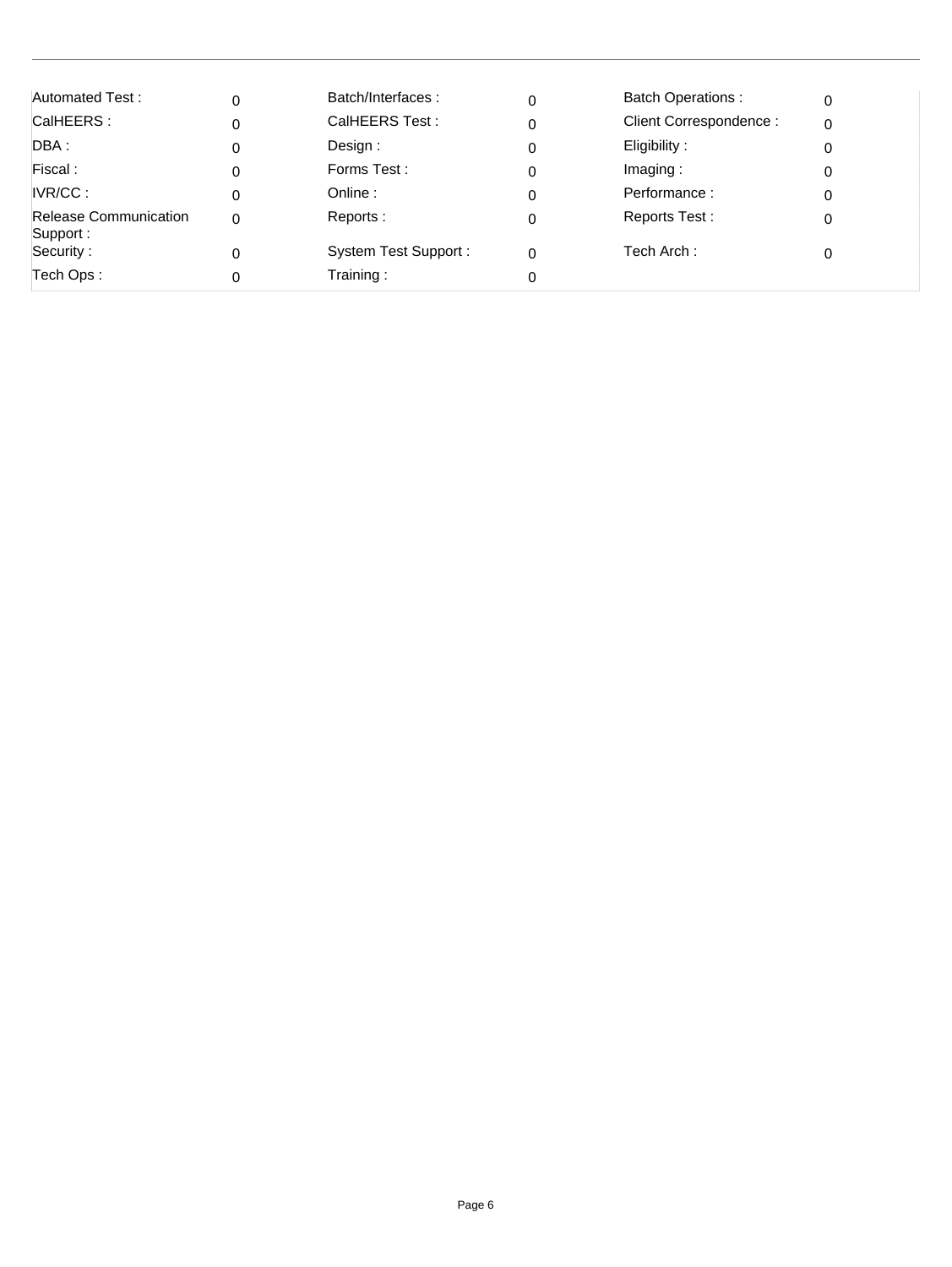## **[CA-212173] ACL 19-102 Update Fraud determination when suspending CalWORKs Recovery Accounts**

| Team Responsible:                                                                                                                                                                                                                            | <b>Fiscal</b>     | Assignee:                                                                                                                                                                                                                                                                                                                                                                                                                                                                                                                                                                                               | Unassigned | <b>SPG Status:</b>                                                                                    | Select a value      |  |  |
|----------------------------------------------------------------------------------------------------------------------------------------------------------------------------------------------------------------------------------------------|-------------------|---------------------------------------------------------------------------------------------------------------------------------------------------------------------------------------------------------------------------------------------------------------------------------------------------------------------------------------------------------------------------------------------------------------------------------------------------------------------------------------------------------------------------------------------------------------------------------------------------------|------------|-------------------------------------------------------------------------------------------------------|---------------------|--|--|
| Fix Version/s:                                                                                                                                                                                                                               | [TBD]             | Designer Contact:                                                                                                                                                                                                                                                                                                                                                                                                                                                                                                                                                                                       |            | Change Type (SCR):                                                                                    | <b>New Policy</b>   |  |  |
| Minor Version:                                                                                                                                                                                                                               |                   | <b>Expedite Changes:</b>                                                                                                                                                                                                                                                                                                                                                                                                                                                                                                                                                                                | <b>No</b>  | Estimate:                                                                                             |                     |  |  |
| Reporter:                                                                                                                                                                                                                                    | Sheryl E. Eppler  | Regulation Reference: ACL 19-102                                                                                                                                                                                                                                                                                                                                                                                                                                                                                                                                                                        |            | Created:                                                                                              | 12/03/2019 03:02 PM |  |  |
| Status:                                                                                                                                                                                                                                      | <b>New</b>        | Impact Analysis:                                                                                                                                                                                                                                                                                                                                                                                                                                                                                                                                                                                        |            | Outreach Required:                                                                                    |                     |  |  |
| Policy/Design<br>Consortium Contact:                                                                                                                                                                                                         | Sheryl E. Eppler  | Training Impacted:                                                                                                                                                                                                                                                                                                                                                                                                                                                                                                                                                                                      |            | Funding Source:                                                                                       |                     |  |  |
| Project Phase (SCR):                                                                                                                                                                                                                         | <b>Production</b> | Migration Impact:                                                                                                                                                                                                                                                                                                                                                                                                                                                                                                                                                                                       |            | Funding Source ID:                                                                                    |                     |  |  |
| Committee:                                                                                                                                                                                                                                   | [Collections]     | Approved by<br>Committee:                                                                                                                                                                                                                                                                                                                                                                                                                                                                                                                                                                               |            | <b>Other Agency Cross</b><br>Reference:                                                               | CIV-105779          |  |  |
| <b>Consortium Review</b><br>Approval:                                                                                                                                                                                                        |                   | <b>Consortium Review</b><br>Approval Date:                                                                                                                                                                                                                                                                                                                                                                                                                                                                                                                                                              |            |                                                                                                       |                     |  |  |
| <b>Non-Committee</b><br><b>Review:</b><br><b>Expedite Approval:</b><br><b>Current Design:</b>                                                                                                                                                |                   | Accounts as the Investigations Indicator is set to 'None' or 'No Fraud'.                                                                                                                                                                                                                                                                                                                                                                                                                                                                                                                                |            | SCRs CA-205172 & CIV-102502 set the Fraud determination when looking at suspending CalWORKs Recovery  |                     |  |  |
| <b>Request:</b>                                                                                                                                                                                                                              |                   | collection threshold when an Intentional Program Violation (IPV) is not imposed.                                                                                                                                                                                                                                                                                                                                                                                                                                                                                                                        |            | ACL 19-102 clarifies that CWDs must suspend collection on overpayment claims under the \$250 CalWORKs |                     |  |  |
|                                                                                                                                                                                                                                              |                   | The batch will be updated to find CalWORKs/RCA Admin Error or Client Error Recovery Accounts with an<br>outstanding balance between \$0 and \$249 that are in 'Active' or 'Suspended' status and status reason is not<br>'Policy Threshold Limit', where the following conditions are true:<br>a. There is no active CalWORKs/RCA program (including TCVAP) in the System for a Responsible individual of<br>the recovery account.<br>b. The Cause Code is not 'Cash - IPV (Waiver)', 'Cash - IPV (ADH)', or 'Cash - IPV (Court)'.<br>c. Recovery Account was established on or after December 1, 1996. |            |                                                                                                       |                     |  |  |
| Outreach<br><b>Description:</b><br><b>Migration Impact</b><br><b>Description:</b><br><b>Migration Impact</b><br>Analysis:<br><b>Alternative</b><br><b>Procedure</b><br><b>Description:</b><br><b>Operational Impact:</b><br><b>Estimate:</b> |                   |                                                                                                                                                                                                                                                                                                                                                                                                                                                                                                                                                                                                         |            |                                                                                                       |                     |  |  |
|                                                                                                                                                                                                                                              | 0                 |                                                                                                                                                                                                                                                                                                                                                                                                                                                                                                                                                                                                         |            |                                                                                                       |                     |  |  |
| <b>Automated Test:</b><br>CalHEERS:                                                                                                                                                                                                          | 0                 | Batch/Interfaces:<br>CalHEERS Test:                                                                                                                                                                                                                                                                                                                                                                                                                                                                                                                                                                     | 0          | <b>Batch Operations:</b><br>Client Correspondence :                                                   | 0                   |  |  |
|                                                                                                                                                                                                                                              | 0                 |                                                                                                                                                                                                                                                                                                                                                                                                                                                                                                                                                                                                         | 0          |                                                                                                       | 0                   |  |  |
| DBA:                                                                                                                                                                                                                                         | 0                 | Design :                                                                                                                                                                                                                                                                                                                                                                                                                                                                                                                                                                                                | 0          | Eligibility:                                                                                          | 0                   |  |  |
| Fiscal:<br>IVR/CC:                                                                                                                                                                                                                           | 0                 | Forms Test:                                                                                                                                                                                                                                                                                                                                                                                                                                                                                                                                                                                             | 0          | Imaging:                                                                                              | 0                   |  |  |
|                                                                                                                                                                                                                                              | 0                 | Online:                                                                                                                                                                                                                                                                                                                                                                                                                                                                                                                                                                                                 | 0          | Performance:                                                                                          | 0                   |  |  |
| <b>Release Communication</b><br>Support:<br>Security:                                                                                                                                                                                        | 0                 | Reports:<br><b>System Test Support:</b>                                                                                                                                                                                                                                                                                                                                                                                                                                                                                                                                                                 | 0<br>0     | Reports Test:<br>Tech Arch:                                                                           | 0<br>0              |  |  |
| Tech Ops:                                                                                                                                                                                                                                    | 0<br>0            | Training:                                                                                                                                                                                                                                                                                                                                                                                                                                                                                                                                                                                               | 0          |                                                                                                       |                     |  |  |
|                                                                                                                                                                                                                                              |                   |                                                                                                                                                                                                                                                                                                                                                                                                                                                                                                                                                                                                         |            |                                                                                                       |                     |  |  |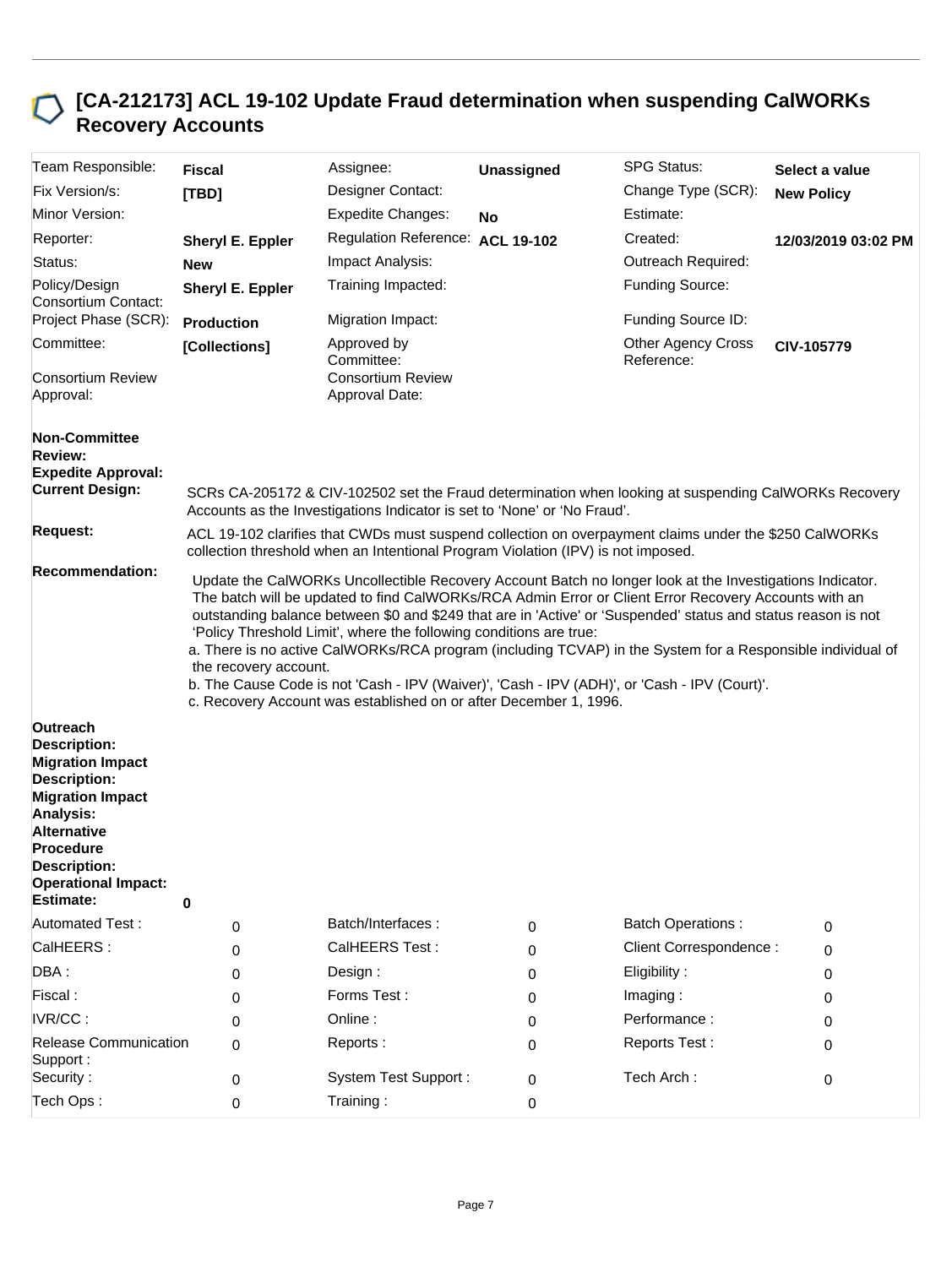# **[CA-212174] ACL 19-41 Expanding SSI Cash-Out Nutritional Benefits**

| Team Responsible:                                                                                                                                                                                                                            | <b>Fiscal</b>                                                                                                                                                                                                                                                                                                                                 | Assignee:                                  | Unassigned | <b>SPG Status:</b>                                                                                     | Select a value      |  |  |
|----------------------------------------------------------------------------------------------------------------------------------------------------------------------------------------------------------------------------------------------|-----------------------------------------------------------------------------------------------------------------------------------------------------------------------------------------------------------------------------------------------------------------------------------------------------------------------------------------------|--------------------------------------------|------------|--------------------------------------------------------------------------------------------------------|---------------------|--|--|
| Fix Version/s:                                                                                                                                                                                                                               | [TBD]                                                                                                                                                                                                                                                                                                                                         | Designer Contact:                          |            | Change Type (SCR):                                                                                     | <b>New Policy</b>   |  |  |
| Minor Version:                                                                                                                                                                                                                               |                                                                                                                                                                                                                                                                                                                                               | <b>Expedite Changes:</b>                   | No         | Estimate:                                                                                              |                     |  |  |
| Reporter:                                                                                                                                                                                                                                    | Sheryl E. Eppler                                                                                                                                                                                                                                                                                                                              | Regulation Reference: ACL 19-41            |            | Created:                                                                                               | 12/03/2019 03:32 PM |  |  |
| Status:                                                                                                                                                                                                                                      | <b>New</b>                                                                                                                                                                                                                                                                                                                                    | Impact Analysis:                           |            | Outreach Required:                                                                                     |                     |  |  |
| Policy/Design<br>Consortium Contact:                                                                                                                                                                                                         | Sheryl E. Eppler                                                                                                                                                                                                                                                                                                                              | Training Impacted:                         |            | <b>Funding Source:</b>                                                                                 |                     |  |  |
| Project Phase (SCR):                                                                                                                                                                                                                         | <b>Production</b>                                                                                                                                                                                                                                                                                                                             | Migration Impact:                          |            | Funding Source ID:                                                                                     |                     |  |  |
| Committee:                                                                                                                                                                                                                                   | [Collections]                                                                                                                                                                                                                                                                                                                                 | Approved by<br>Committee:                  |            | <b>Other Agency Cross</b><br>Reference:                                                                | CIV-105783          |  |  |
| <b>Consortium Review</b><br>Approval:                                                                                                                                                                                                        |                                                                                                                                                                                                                                                                                                                                               | <b>Consortium Review</b><br>Approval Date: |            |                                                                                                        |                     |  |  |
| <b>Non-Committee</b>                                                                                                                                                                                                                         |                                                                                                                                                                                                                                                                                                                                               |                                            |            |                                                                                                        |                     |  |  |
| <b>Review:</b><br><b>Expedite Approval:</b>                                                                                                                                                                                                  |                                                                                                                                                                                                                                                                                                                                               |                                            |            |                                                                                                        |                     |  |  |
| <b>Current Design:</b>                                                                                                                                                                                                                       | Benefit' can not be made 'Active'.                                                                                                                                                                                                                                                                                                            |                                            |            | With the implementation of SCRs CA-203103, CIV-101471 a Recovery Account with the program 'Nutritional |                     |  |  |
| <b>Request:</b>                                                                                                                                                                                                                              | ACL 19-41 states:<br>Question 8: Can the CWD refer SNB Program or TNB Program cases for investigation when fraud is suspected?<br>Answer 8: Yes. Recipients of SNB Program benefits and TNB Program benefits are subject to W&IC 10980. As<br>such, counties may choose to investigate suspected criminal activities relating to those cases. |                                            |            |                                                                                                        |                     |  |  |
| <b>Recommendation:</b>                                                                                                                                                                                                                       |                                                                                                                                                                                                                                                                                                                                               |                                            |            | Update Recovery Accounts with a program of 'Nutritional Benefits' to be able to made 'Active' status.  |                     |  |  |
| Outreach<br><b>Description:</b><br><b>Migration Impact</b><br><b>Description:</b><br><b>Migration Impact</b><br>Analysis:<br><b>Alternative</b><br><b>Procedure</b><br><b>Description:</b><br><b>Operational Impact:</b><br><b>Estimate:</b> | 0                                                                                                                                                                                                                                                                                                                                             |                                            |            |                                                                                                        |                     |  |  |
| <b>Automated Test:</b>                                                                                                                                                                                                                       | 0                                                                                                                                                                                                                                                                                                                                             | Batch/Interfaces:                          | 0          | <b>Batch Operations:</b>                                                                               | 0                   |  |  |
| CalHEERS:                                                                                                                                                                                                                                    | 0                                                                                                                                                                                                                                                                                                                                             | CalHEERS Test:                             | 0          | Client Correspondence:                                                                                 | 0                   |  |  |
| DBA:                                                                                                                                                                                                                                         | 0                                                                                                                                                                                                                                                                                                                                             | Design:                                    | 0          | Eligibility:                                                                                           | 0                   |  |  |
| Fiscal:                                                                                                                                                                                                                                      | 0                                                                                                                                                                                                                                                                                                                                             | Forms Test:                                | 0          | Imaging:                                                                                               | 0                   |  |  |
| IVR/CC:                                                                                                                                                                                                                                      | 0                                                                                                                                                                                                                                                                                                                                             | Online:                                    | 0          | Performance:                                                                                           | 0                   |  |  |
| Release Communication<br>Support:                                                                                                                                                                                                            | 0                                                                                                                                                                                                                                                                                                                                             | Reports:                                   | 0          | Reports Test:                                                                                          | 0                   |  |  |
| Security:                                                                                                                                                                                                                                    | 0                                                                                                                                                                                                                                                                                                                                             | <b>System Test Support:</b>                | 0          | Tech Arch:                                                                                             | 0                   |  |  |
| Tech Ops:                                                                                                                                                                                                                                    | 0                                                                                                                                                                                                                                                                                                                                             | Training:                                  | 0          |                                                                                                        |                     |  |  |